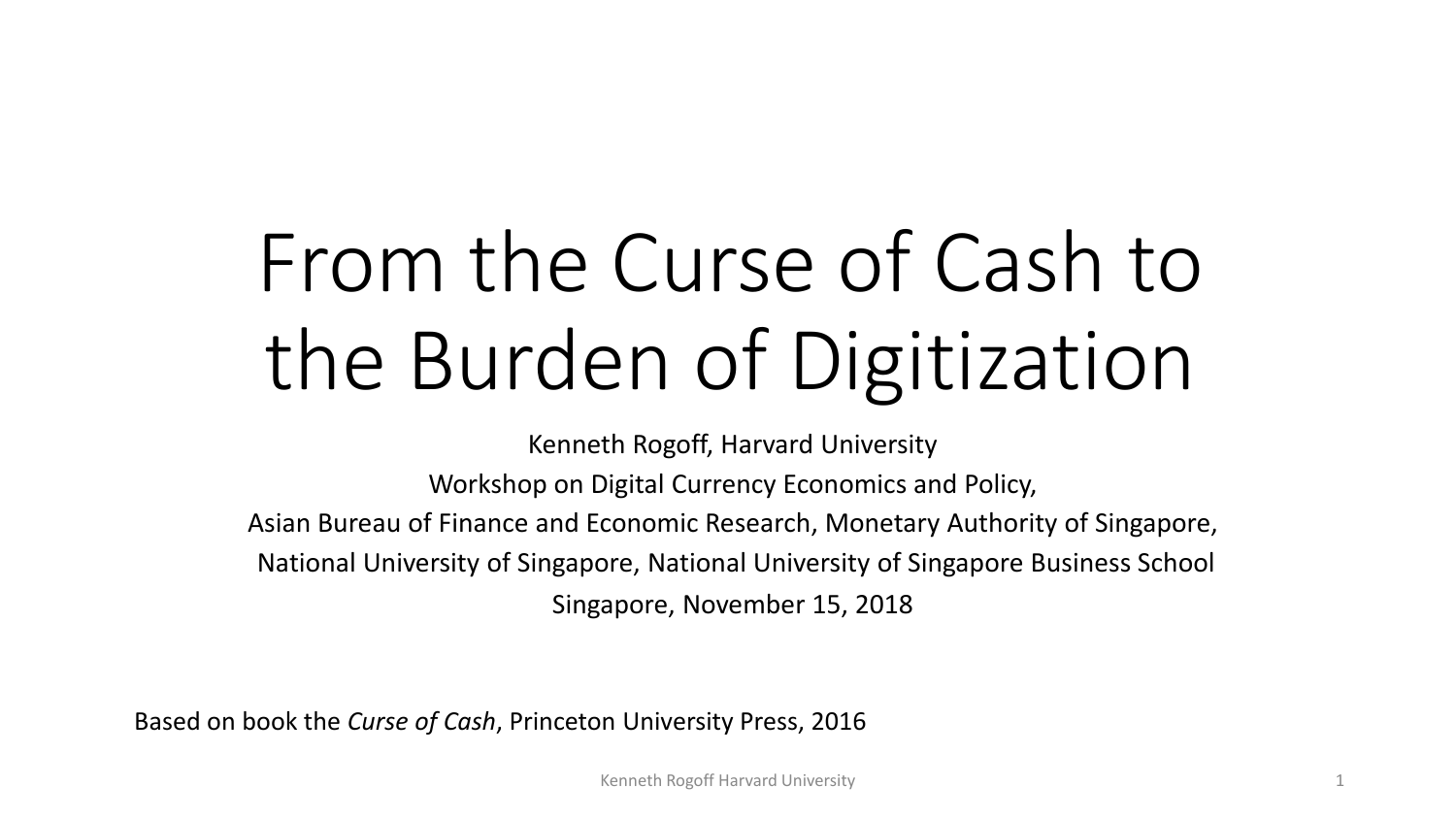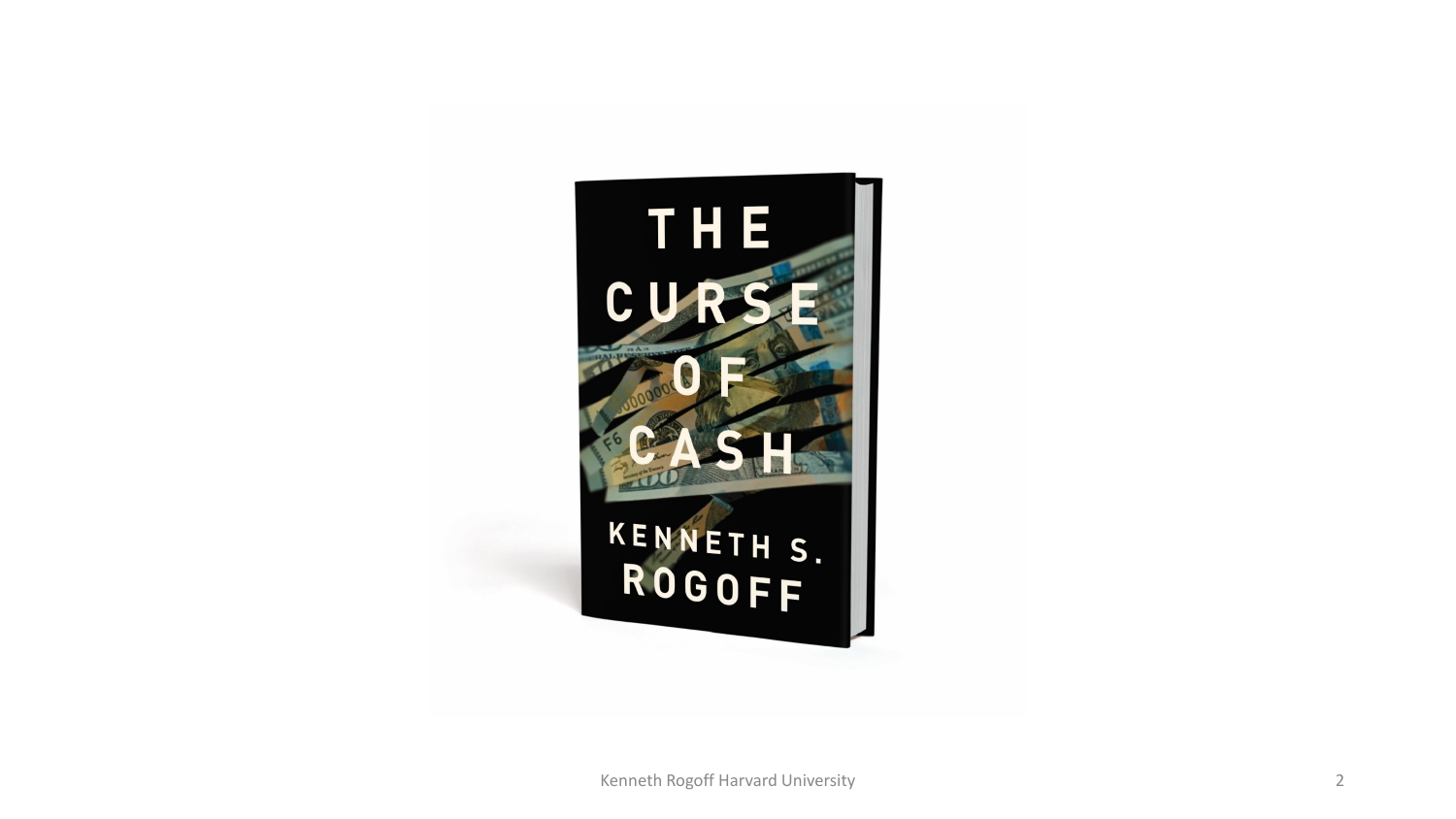### Book has four distinct parts (perhaps more accurate title: *The Past, Present and Future of Currency*

- Chapter 1 is a history of currency
	- Electrum coins of 7<sup>th</sup> Century Lydia (Western Turkey)
	- The tree bark currency of Kublai Khan (grandson Genghis, made famous by chapter in Marco Polo)
	- Ben Franklin's book *A modest inquiry into the nature and necessity of paper currency*
	- The gold standard era

.

- The modern fiat currency era
- A key point for today's digital currency debate: The history of currency tells us that the private sector innovates, but governments invariably regulate and appropriate.
- Section I looks the public finance case for rethinking the issuance of large-<br>denomination notes, and for possibly restricting large-scale cash purchases.
	- It follows closely Rogoff (1998); the vast bulk of cash holdings in advanced economies are due to tax evasion and crime. Employs a broad range of cross-country data, including surveys
	- Make the case for a "less cash" society but NOT a cashless society, Sweden not Orwell.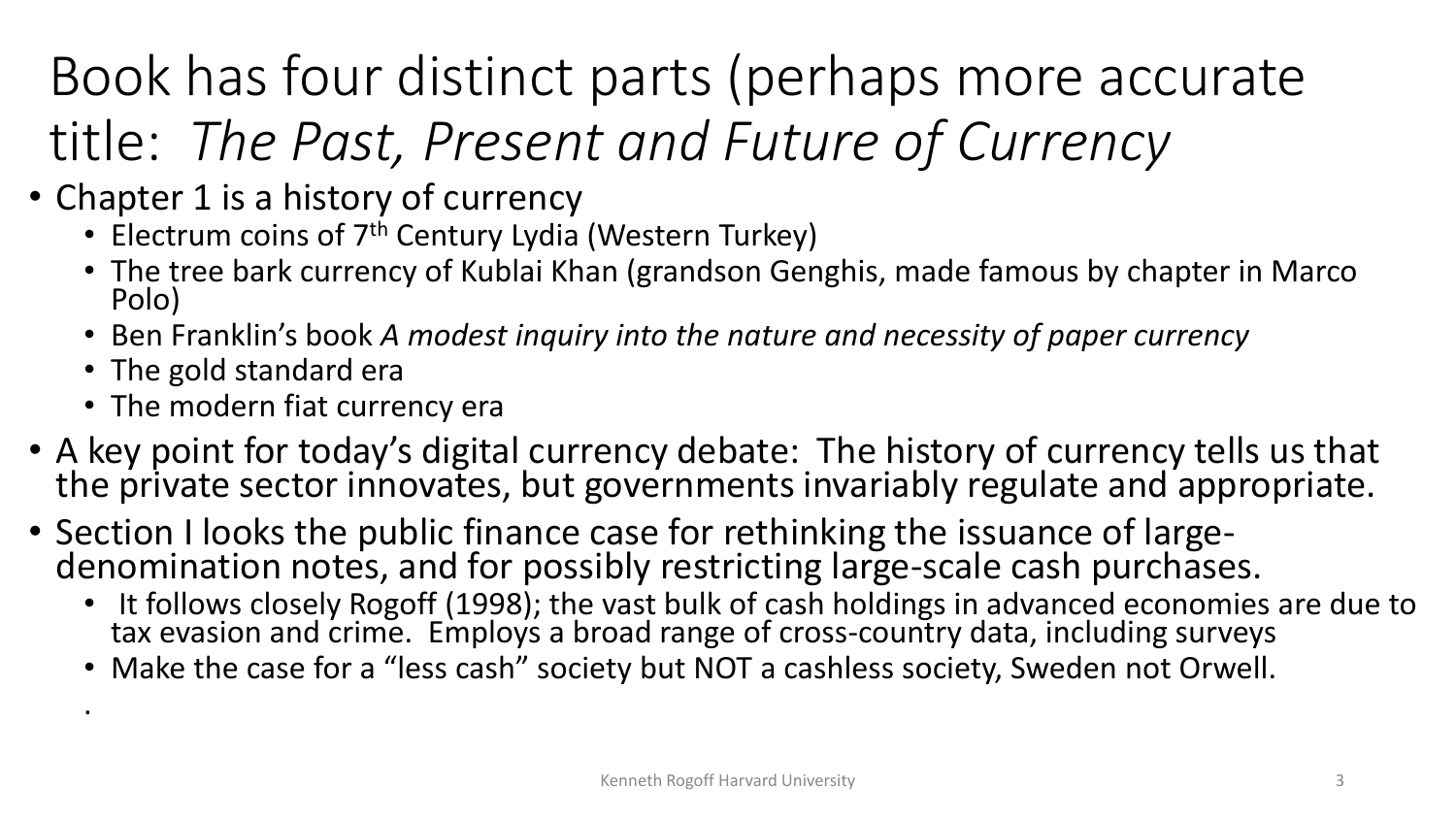- Part II of the book looks at a related, but different, topic: How should central banks deal with the zero bound in future systemic financial crises or deep recessions
	- Look at all the options that central banks have tried (quantitative easing, forward guidance, etc.) also options that have not (raising inflation targets, helicopter money)
	- The myriad of counterintuitive suggestions that fill the leading journals
	- *It is as if the economics literature has insisted on positing "assume we don't have a can opener" (Rogoff JEP 2017)*
- Part III of the book looks at international aspects, cryptocurrencies, gold and the future of currencies.
	- Argues that governments can and will ultimately restrict options for conducting anonymous transactions.
	- Refers back to historical experience in evaluating likely future.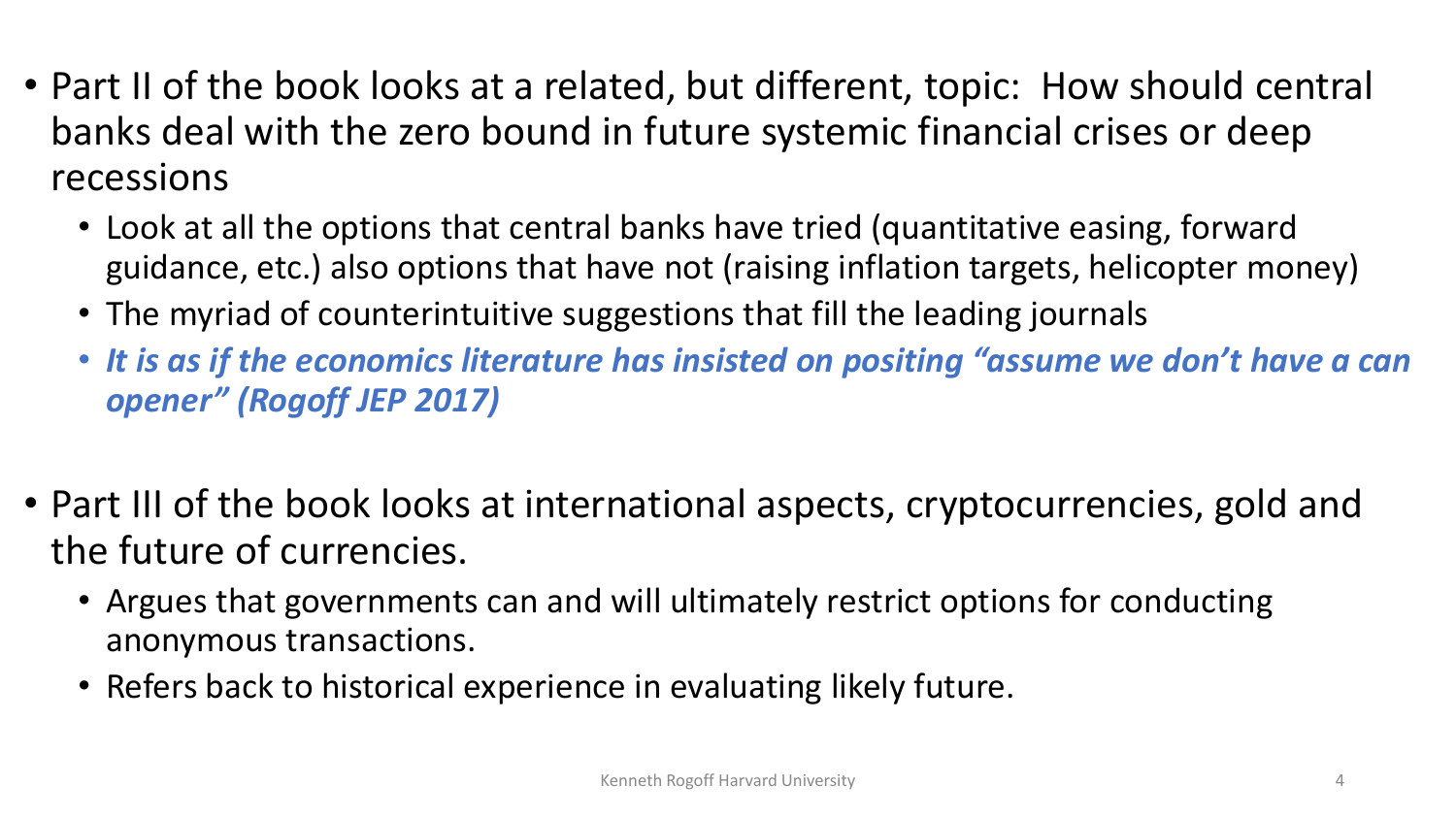### Appendices and Afterward

- Appendix addressing the "Wallace conjecture" (which might seem to imply that if all currency becomes electronic, central banks will no longer be able to stabilize prices and the world will be forced to commodity-backed currency as under the gold standard.)
- Afterward to paperback covering Indian demonetization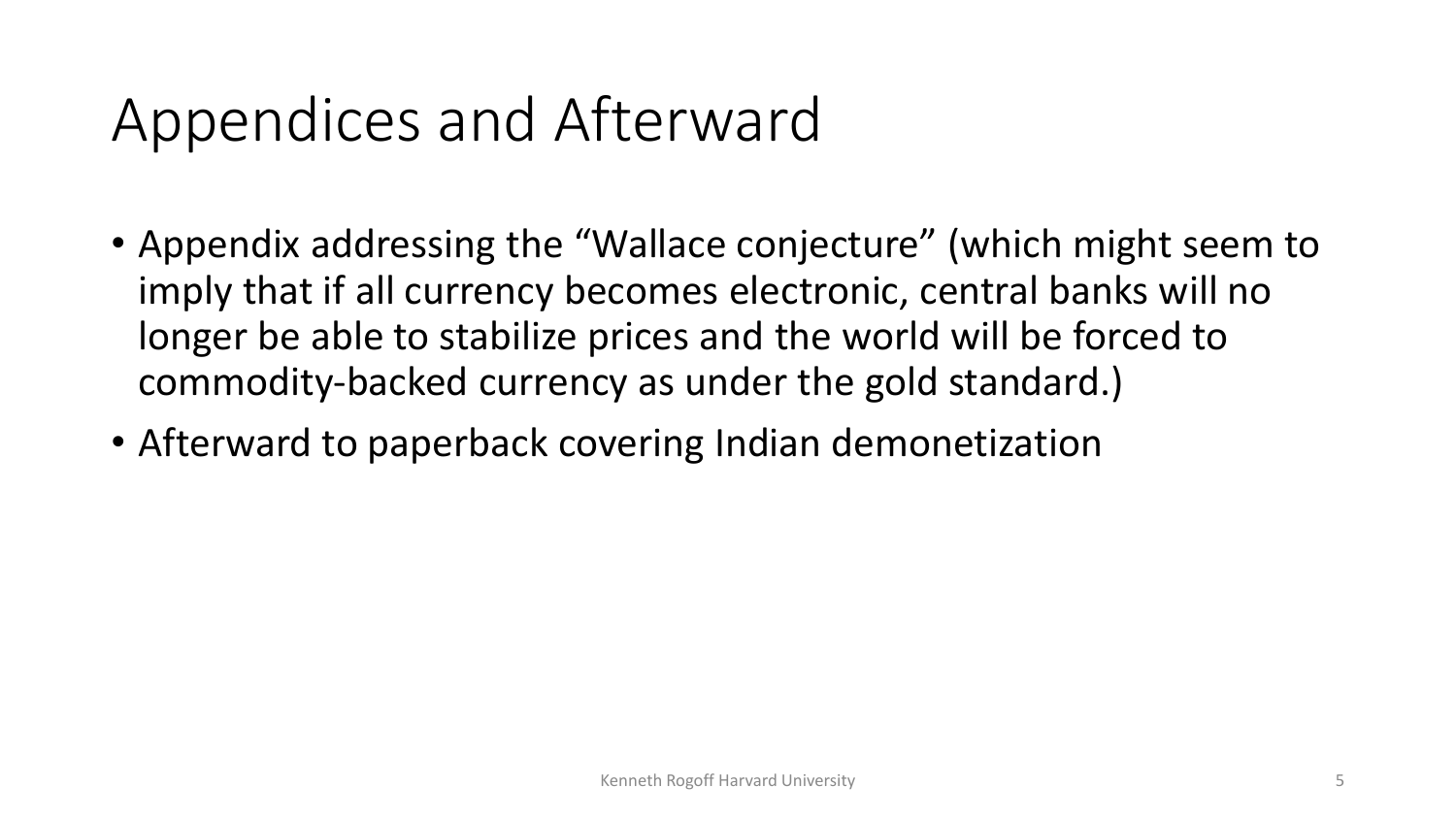### US Currency Supply is over \$4200 per capita, 80% in \$100 bills

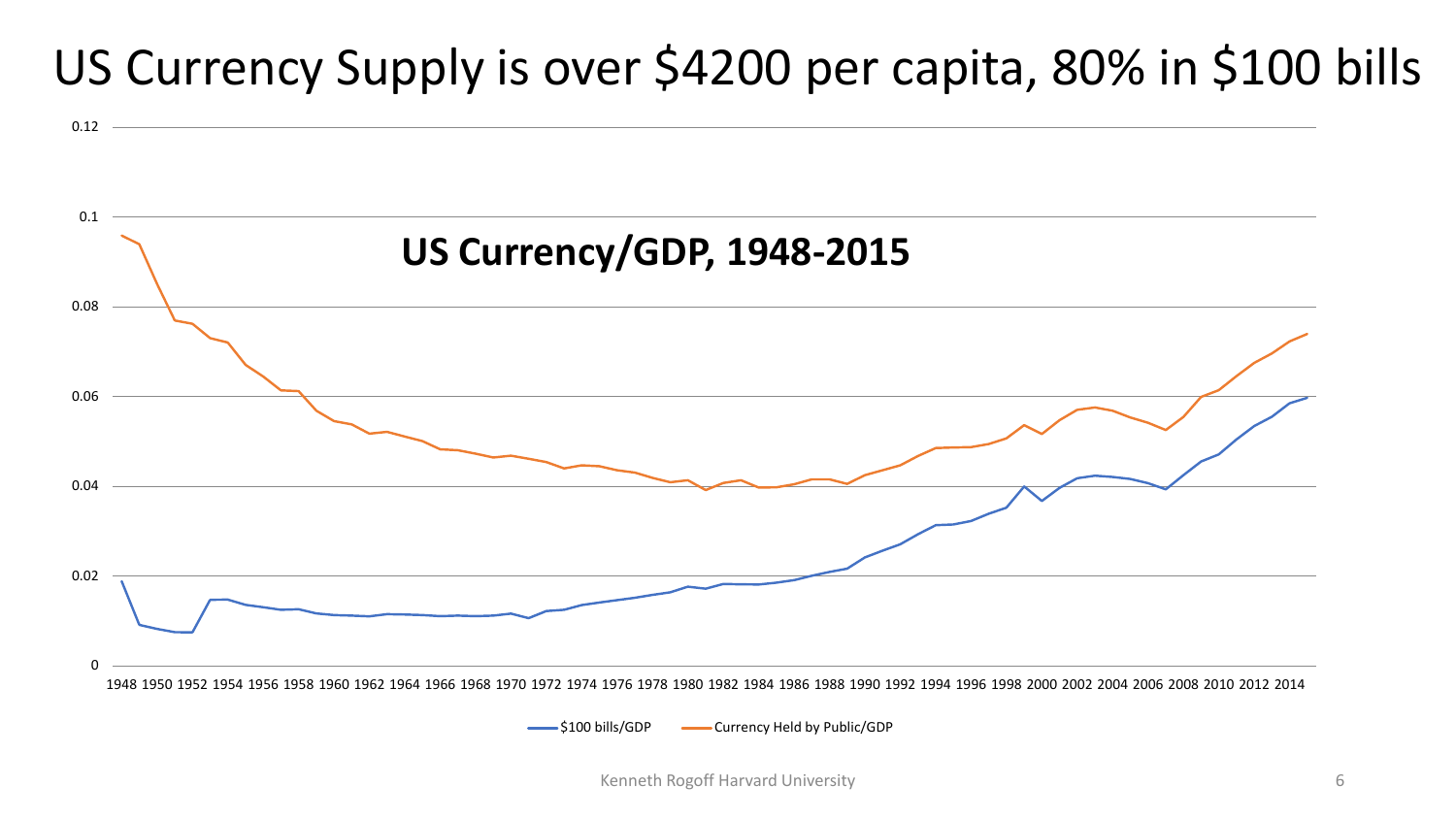### US is not so Different: Currency to GDP Selected Countries

|                      | <b>Currency to GDP (% end 2015)</b> |
|----------------------|-------------------------------------|
| Norway               | 1.45%                               |
| <b>Nigeria</b>       | 1.53%                               |
| Sweden               | 1.80%                               |
| Argentina            | 2.09%                               |
| Canada               | 3.74%                               |
| <b>United States</b> | 7.38%                               |
| Eurozone             | 10.09%                              |
| <b>India</b>         | 12.51%                              |
| Japan                | 18.61%                              |

Kenneth Rogoff Harvard University 7

Source: Kenneth Rogoff, *The Curse of Cash*, 2016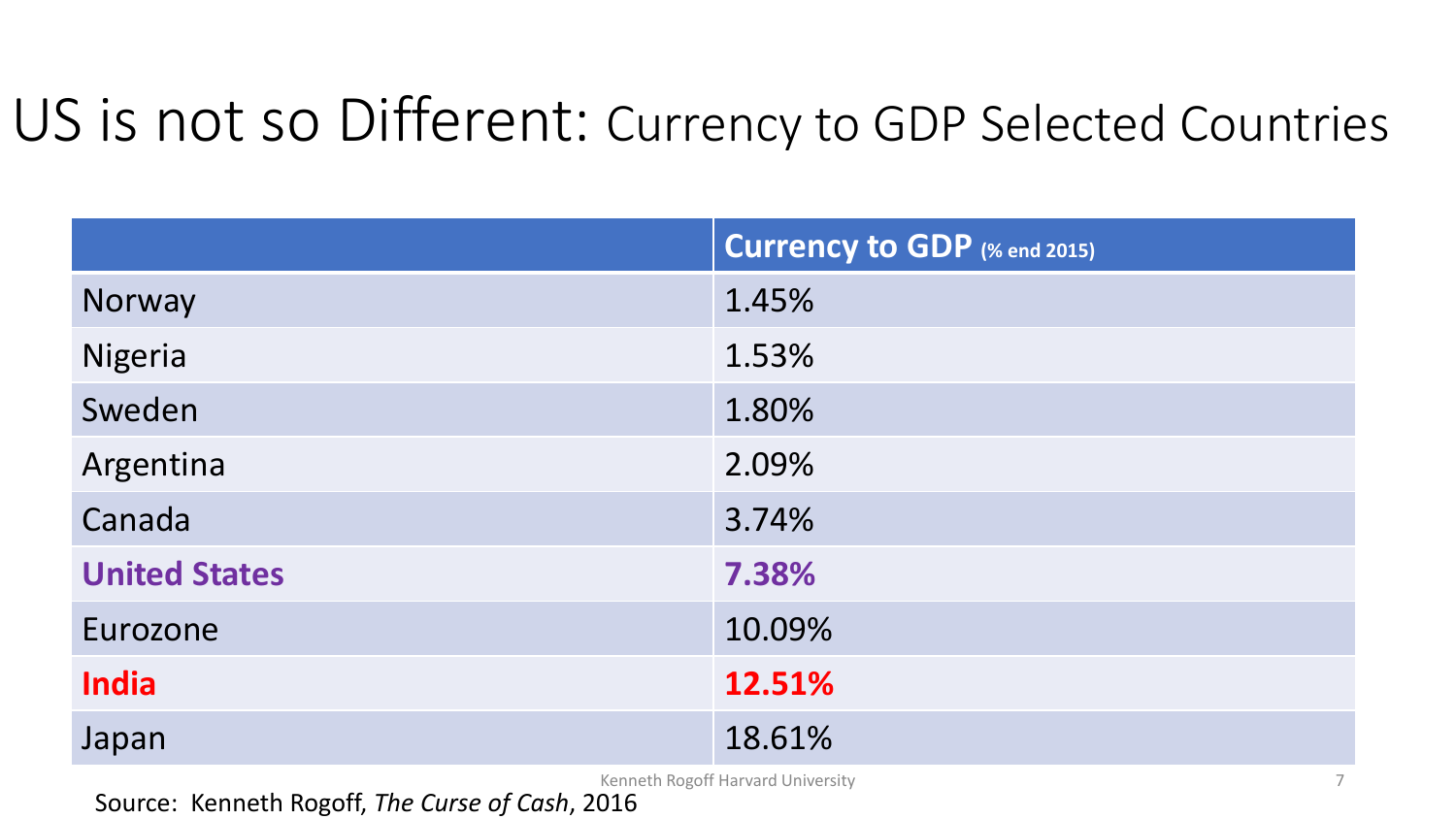### Proportion large notes by value, selected countries

|                                                                                                        | <b>Proportion of Large Notes</b><br>(by Value) | <b>Local Currency Threshold</b><br>used to define large note |
|--------------------------------------------------------------------------------------------------------|------------------------------------------------|--------------------------------------------------------------|
| Australia                                                                                              | 92.2%                                          | 50 Australian dollar                                         |
| Japan                                                                                                  | 91.1%                                          | 5000 yen                                                     |
| Eurozone                                                                                               | 90.7%                                          | 50 Euro                                                      |
| <b>India (Nov 7 2016)</b>                                                                              | 86.0%                                          | 500 Rupee                                                    |
| <b>United States</b>                                                                                   | 84.2%                                          | 50 dollars                                                   |
| Hong Kong                                                                                              | 84.2%                                          | 500 Hong Kong Dollars                                        |
| Sweden                                                                                                 | 79.2%                                          | 500 Kroner                                                   |
| <b>New Zealand</b>                                                                                     | 70.7%                                          | 50 NZ dollar                                                 |
| $\mathbf{r}$ and $\mathbf{r}$ are the set of $\mathbf{r}$ and $\mathbf{r}$ are the set of $\mathbf{r}$ | Kenneth Rogoff Harvard University              | $8\,$                                                        |

Source: Kenneth Rogoff, *The Curse of Cash*, 2016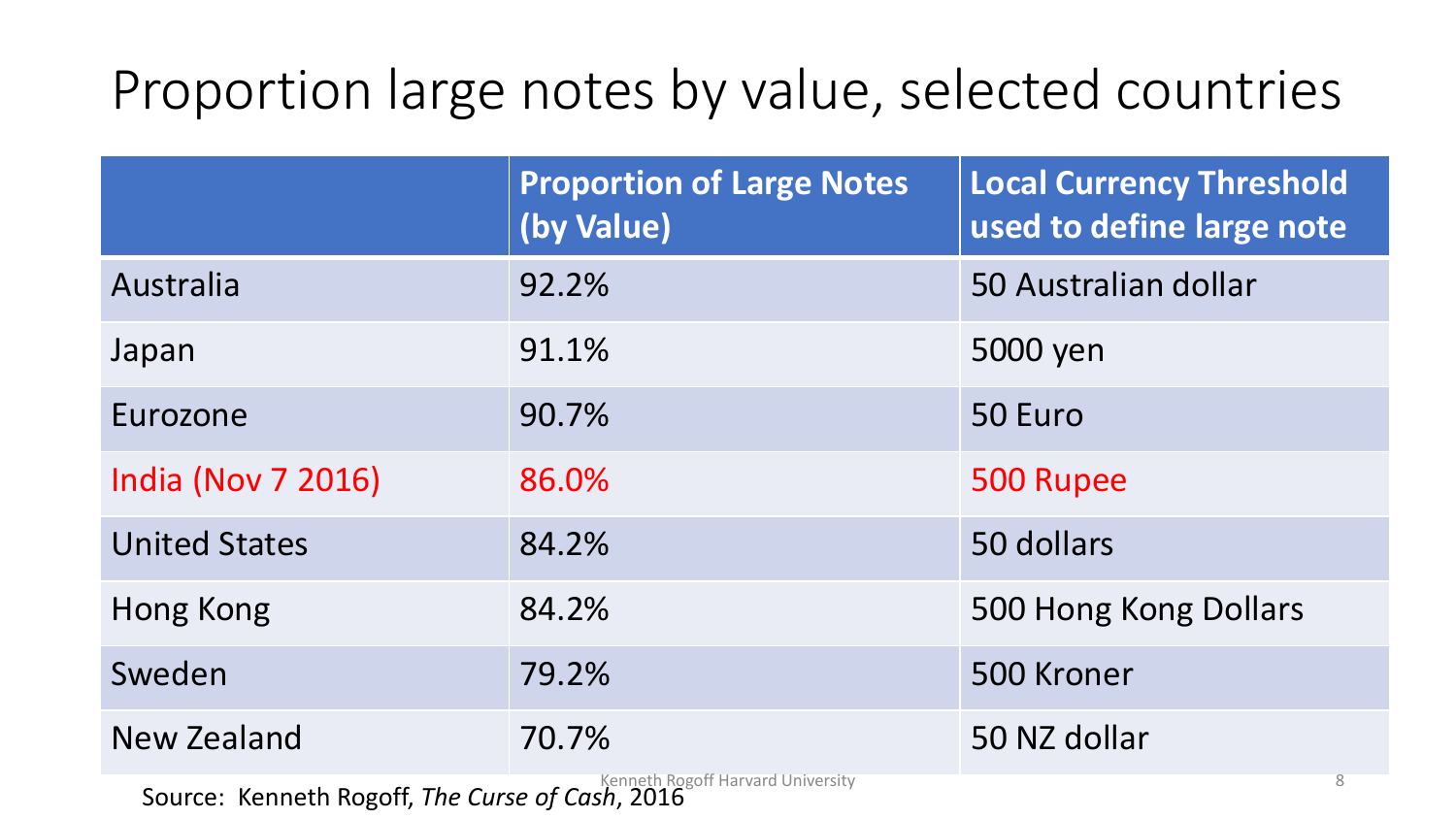### **Not much in wallets, or (reported) on property**

**Table 4.1 Average cash balances in wallet (converted to US dollars by PPP adjusted exchange rates)**

|                    |  |                                  | Australia Austria Canada France Germany Netherlands US |    |
|--------------------|--|----------------------------------|--------------------------------------------------------|----|
| <b>mean</b> 59 148 |  | 64 70 123                        | $\sim$ 51                                              | 74 |
|                    |  | <b>median</b> 32 114 38 30 94 28 |                                                        | 37 |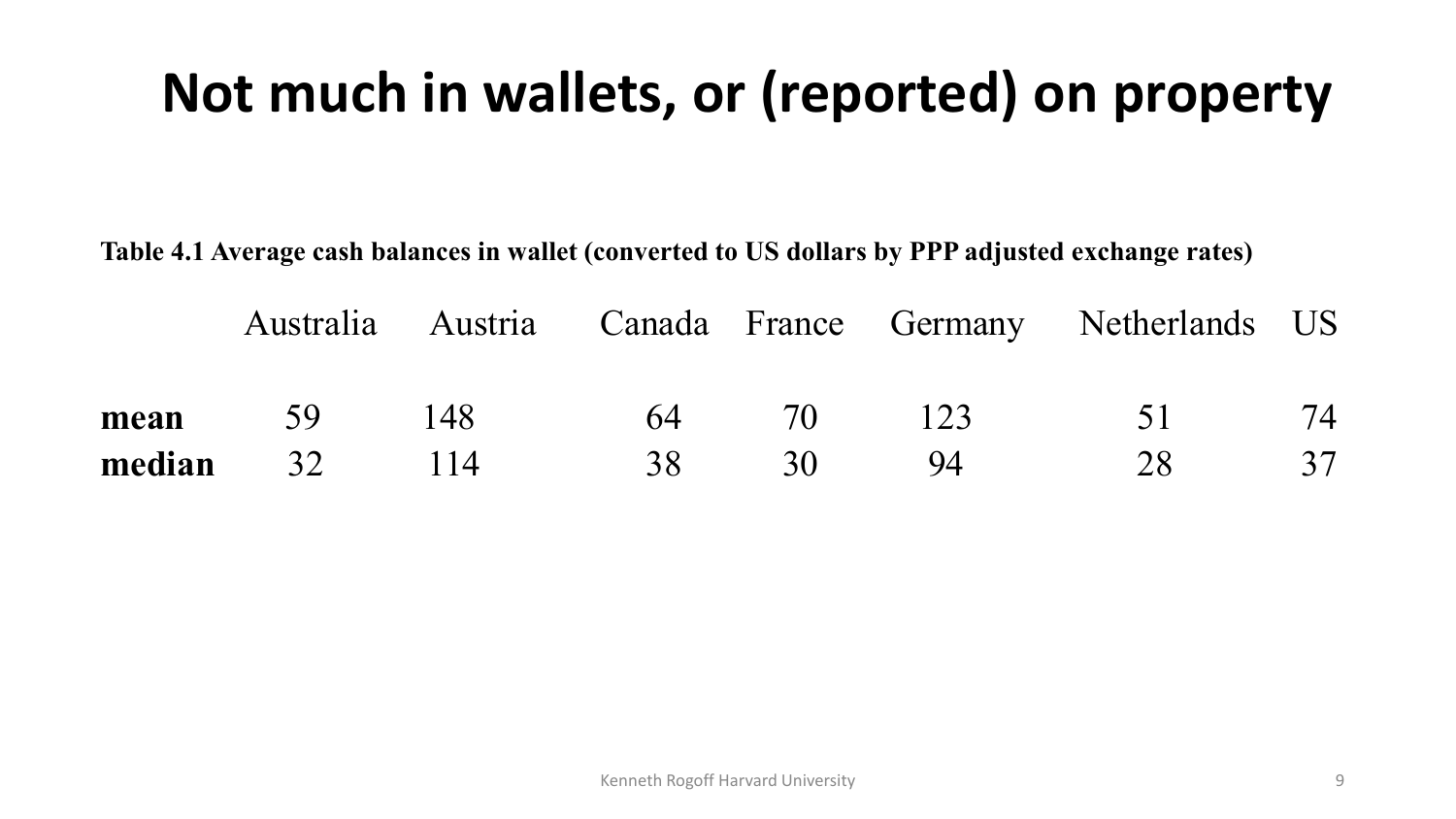#### **CASH IS FADING IN LARGER TRANSACTIONS**

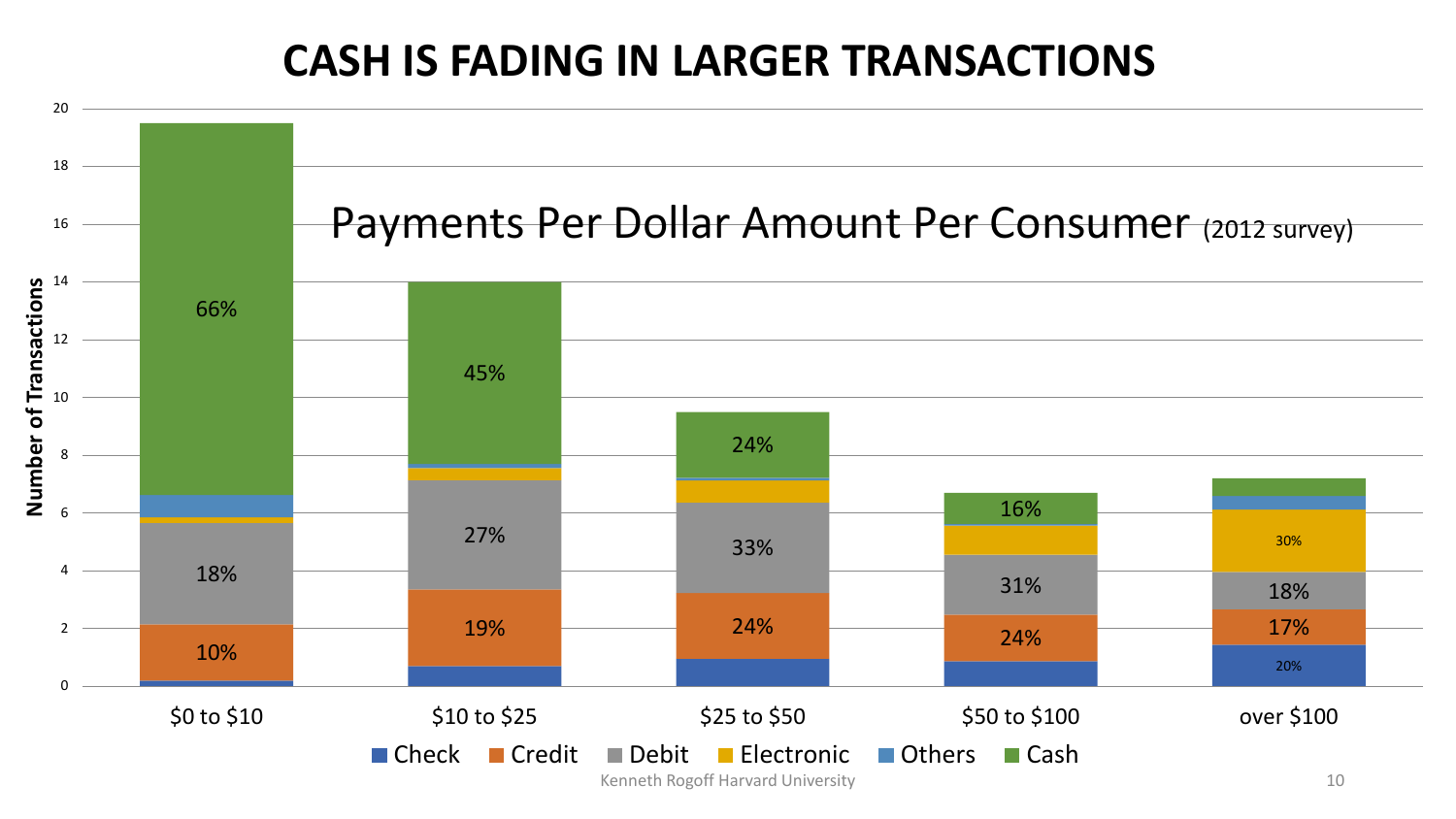There are many different approaches to restricting use of cash

- Restricting size of cash payments (Italy, Spain, France)
- Taking cash out of banks and wiring cash registers to Treasury (Sweden)
- Restricting size of notes Henry (1976), (Rogoff, 1998, 2016), Summers and Sands (2016).
	- Rogoff plan takes large bills out gradually over several years
	- Has a financial inclusion piece
- •NOT MUTUALLY EXCLUSIVE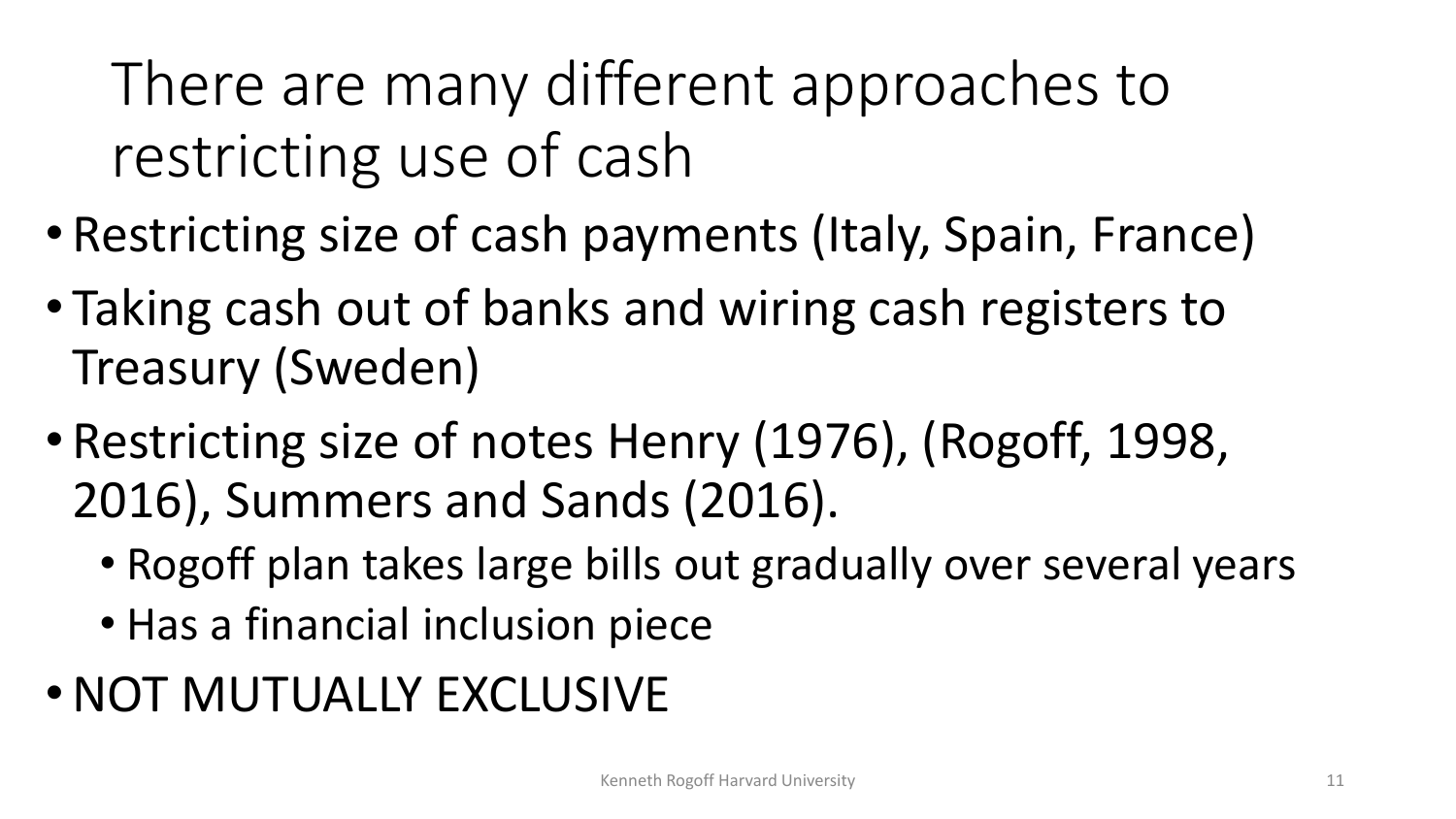### November 8 2016: Prime Minister Modi announces "demonetization" of India's two largest notes

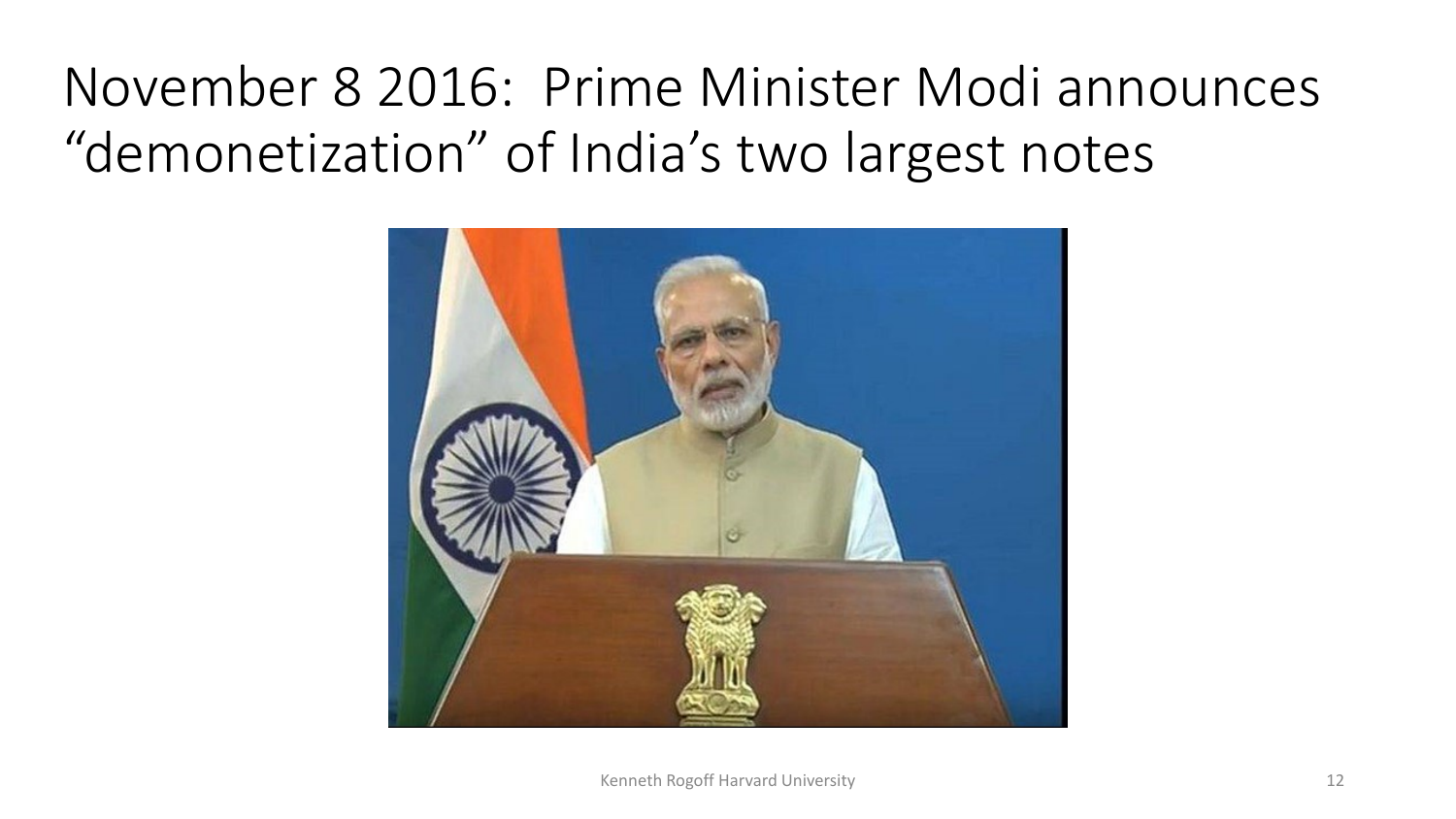India demonetization might yield long-run benefits but also shows things to avoid

- In *The Curse of Cash*, I essentially argue "If you are a developing economy, do not try this at home". Cost of providing financial inclusion, small in advanced economies, is too great
- *TCO*C argues for taking five to seven years to phase out big bills. India did this almost overnight
- *TCO*C argues only for taking LARGE BILLS out of Circulation. But 500 rupees is only \$7
- Few people realize that it takes six months to one year to print a new currency supply due to technical difficulties in producing counterfeit resistant currency. India's biggest problem was that it did not have nearly enough new notes on hand to exchange for the old ones.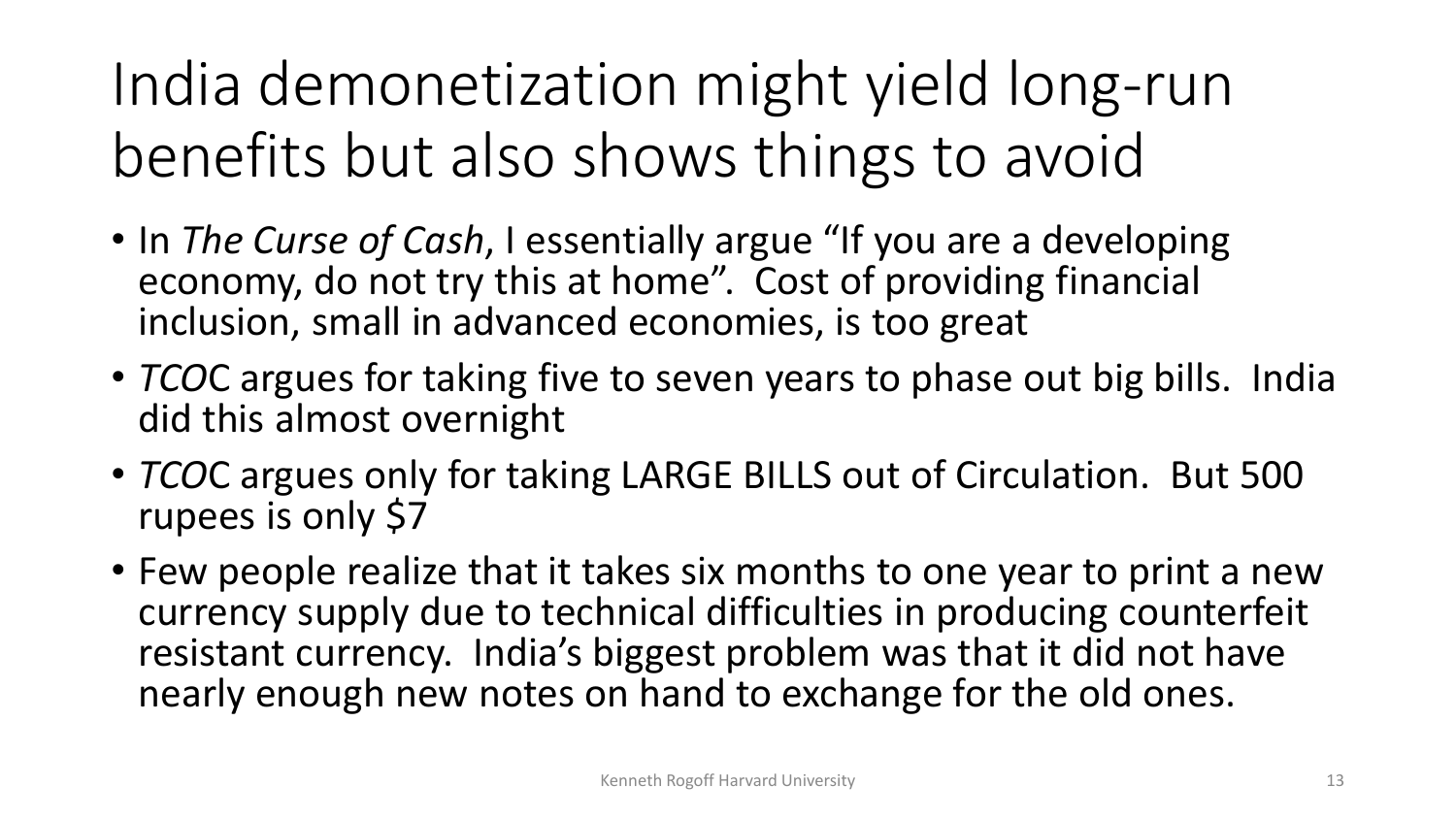No government can sit by and allow large anonymous payments to avoid taxes, regulations, and laws;

- Of course, this is exactly the role cash performs, but digital currencies potentially perform the same function on a massive scale.
- (Caveat: Eventually, there may be some countries where authorities have so much granular information on citizens' activities that they can tolerate crypto with out the same risks as today's democracies.)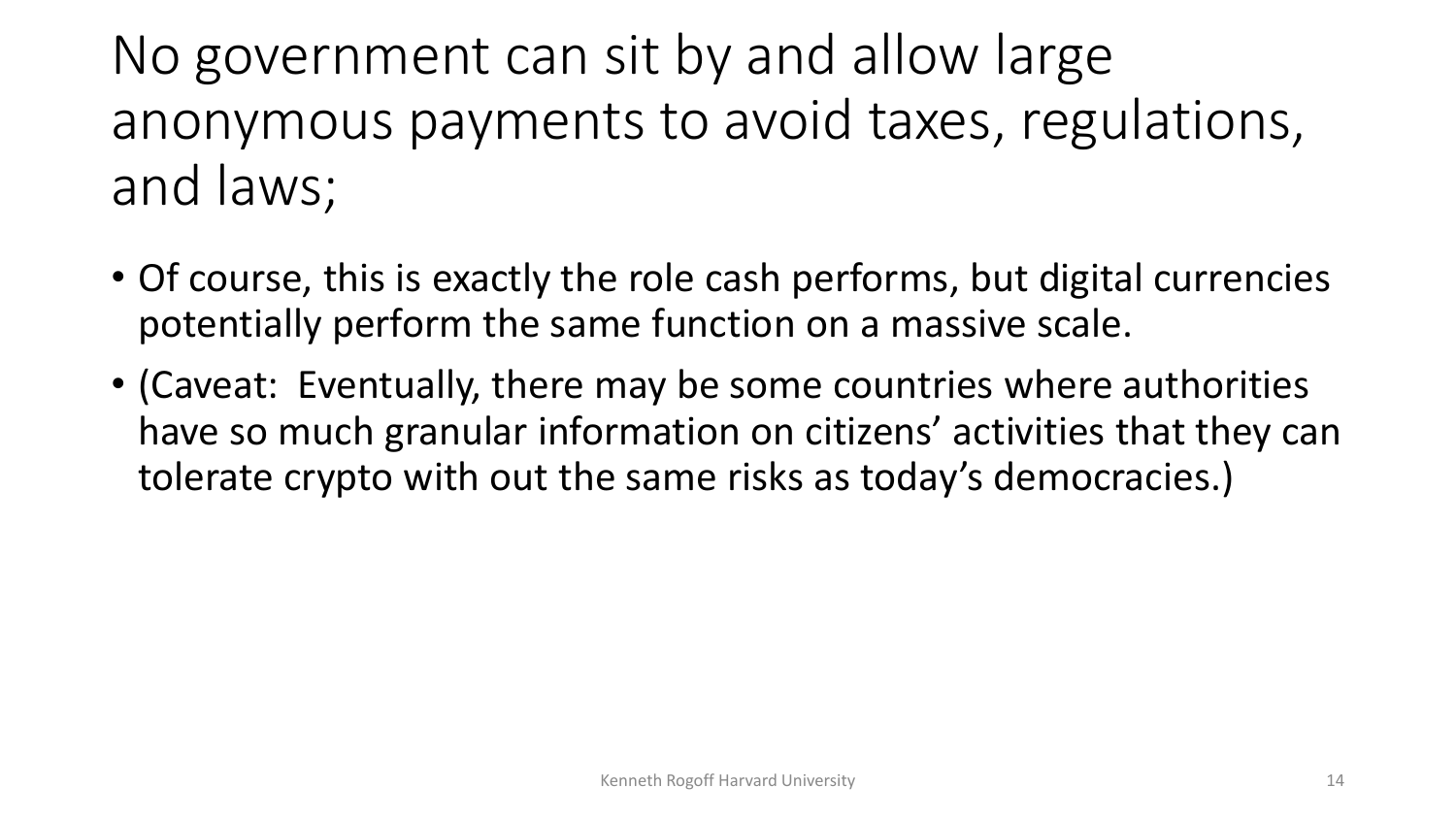Authorities have ability to make any difficult to trace (pseudonymous) currencies illiquid

- If (say) Bitcoin can never be spent at retail stores or traded in for fiat currencies at financial institutions, it becomes very illiquid and value collapses.
- However, international cooperation is important. If a large country (say Japan) makes it relatively easy to spend Bitcoin, it risks providing a way for the entire world to launder crypto.
- Regulators can also reduce value through treating coins as securities and through tax rules.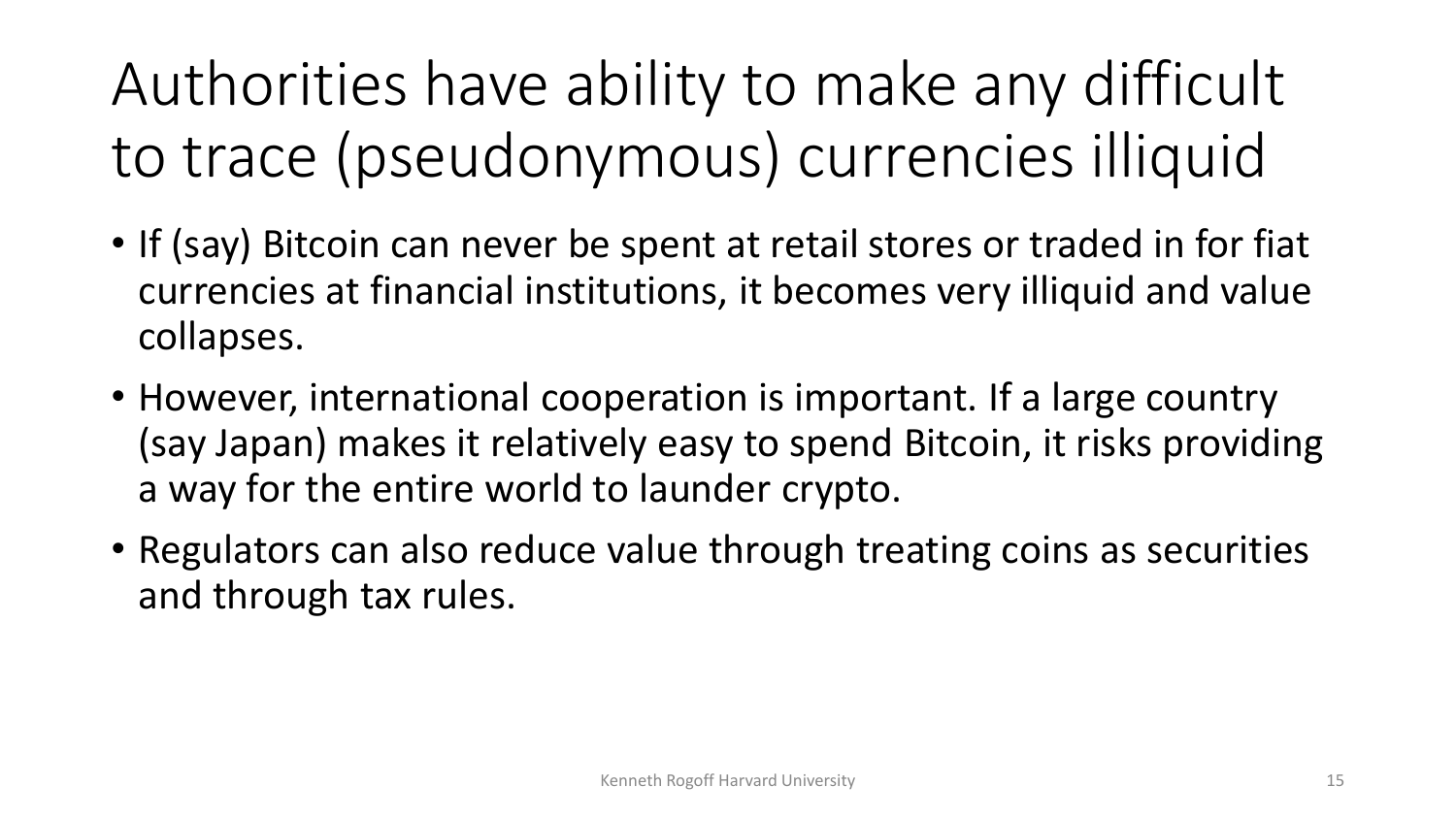# Ways Bitcoin might retain value (1)

- Even if most countries take measures to completely strip pseudonymity, a few countries might make it legal and provide a place to spend (launder) coins. Could be rogue states (e.g. North Korea) or countries that have been shut out of important financial markets by US financial sanctions (or threat thereof)
- US presently has sanctions on Belarus, Cuba, the Democratic Republic of the Congo, Iran, Libya, North Korea, Somalia, Sudan/Darfur, Syria, Russia, Ukraine, and Venezuela
- If Bitcoin can only be spent on ordinary goods and services in some subset of these states, its value would not go to zero but be far below todays value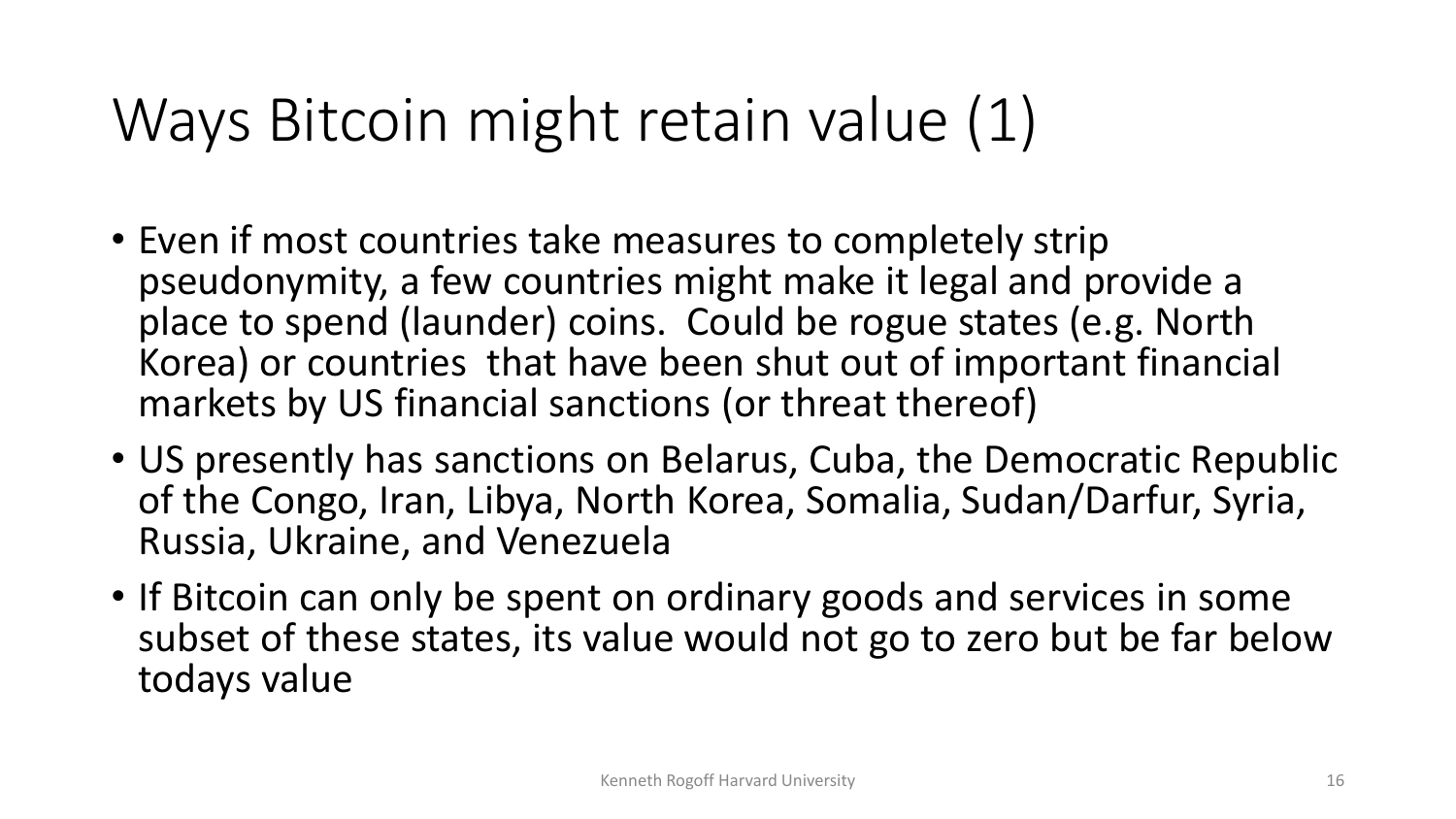# Ways Bitcoin might retain value (2)

- Despite having no practical use, it retains value as a pure speculative bubble, valuable because enough people think it is valuable "digital gold"
- Economic theorists have extensively analyzed this kind of bubble, it is only a theoretical possibility in the case where the rate of return on wealth is less than the growth rate
	- Does not seem to be the case empirically on several levels
	- In this case, the economy would be replete with speculative bubbles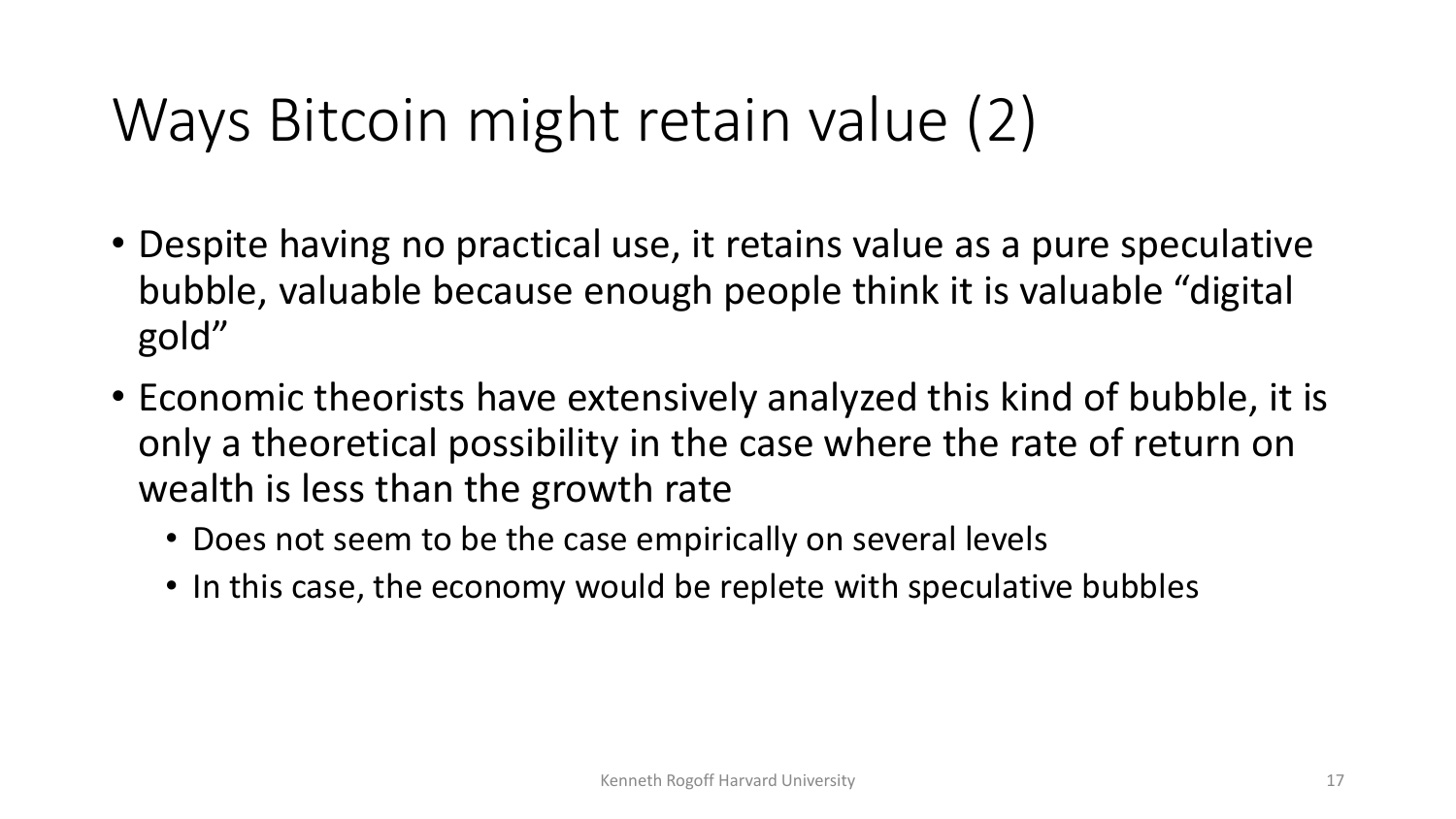# Ways Bitcoin might retain value (3)

- Bitcoin is useful because other functions build around it ("layers above and layers below") solving all the various problems such as energy consumption.
	- Possible, but then there are so many superior approaches
	- Nevertheless, Bitcoin does have important advantages in having developed a large community, and having proven resilient, properties that other currencies would have to prove.
- Bitcoin is finite, but nearly perfect substitutes can be made "Bitcoin + epsilon"
- Some have argued that gold itself is a bubble, so why not Bitcoin? In fact, gold has a number of unique properties that made it a very natural monetary asset historically, and still give it value in making anonymous transactions after paper currency is gone.
	- Gold also has important uses, for example across many modern electronics.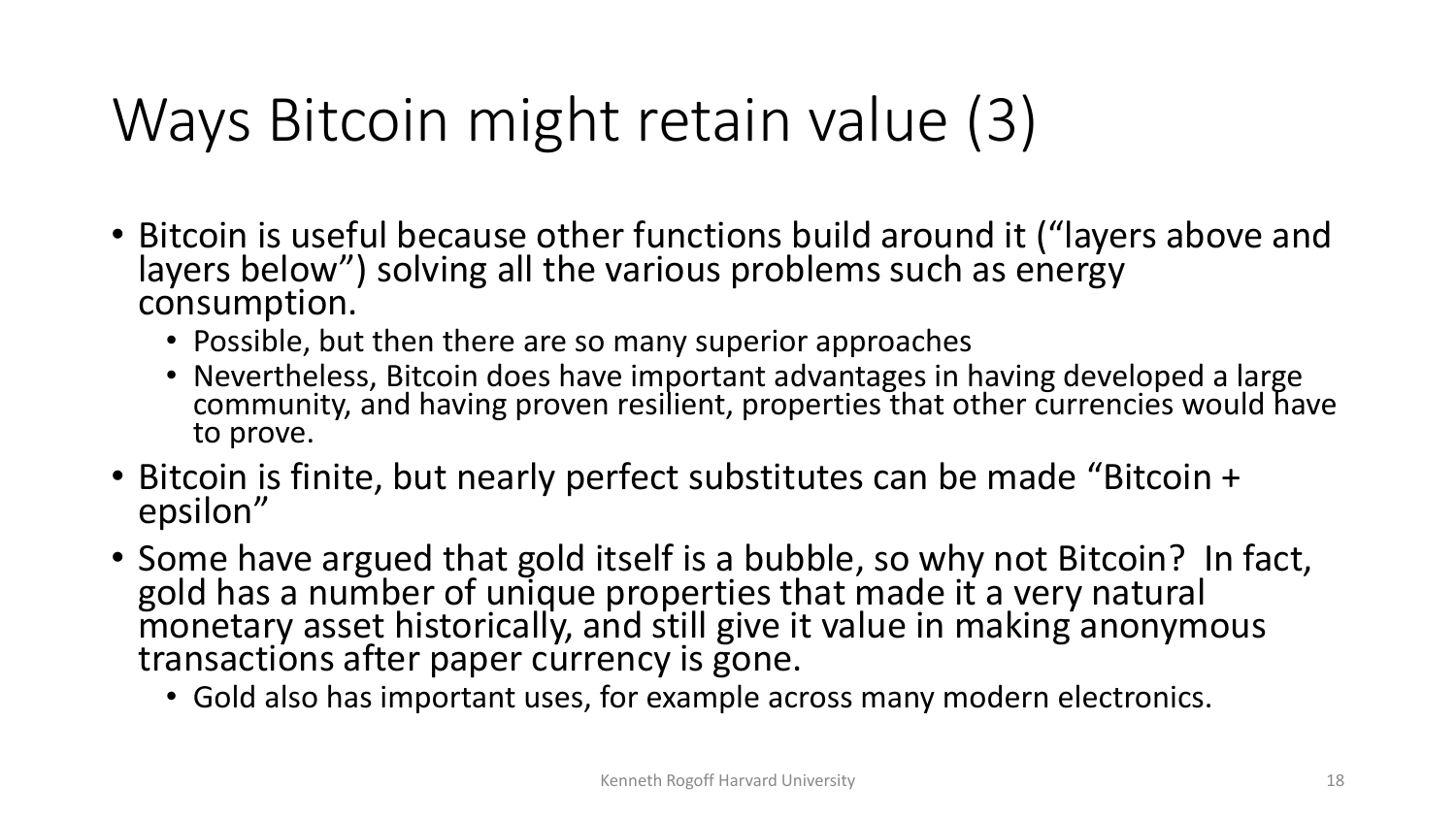# It is folly to think that government regulation policy is going to be passive

- The long history of currency innovation teaches us that the private sector innovates, but in due time the government regulates and appropropriates
- The same will eventually be true for innovations in digital currencies
- Indeed, governments will surely in due time have the capacity to issue secure digital currencies.
	- Trusted party "permissioned" system will almost surely dominate "permissionless systems"
- The main issue with central bank digital currencies is disintermediation, (similar to having only narrow banks)